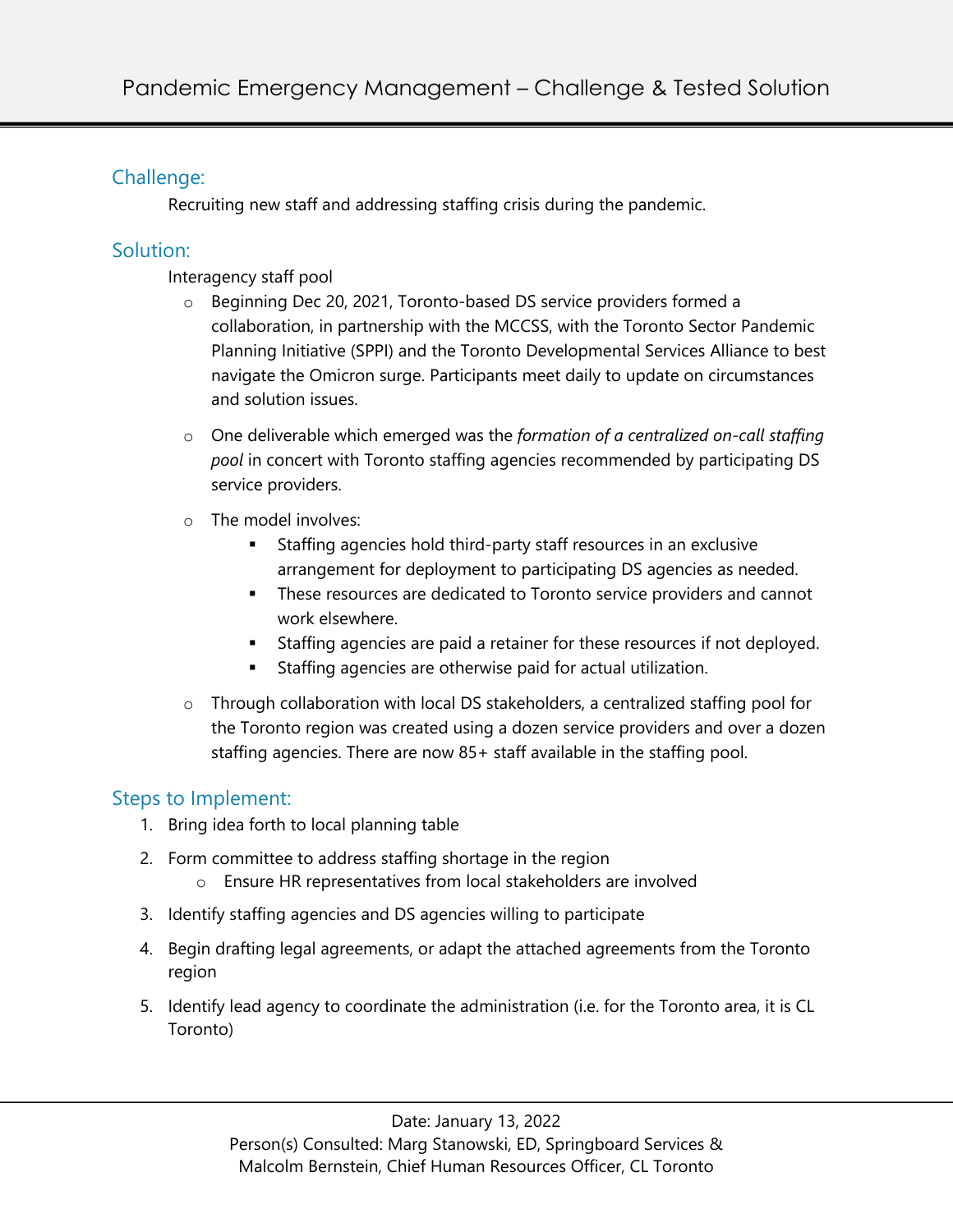- 6. Set up centralized posting site where Agencies can post staffing needs
	- o A centralized email has been established for purposes of documentation concerning DS agencies posting their needs (Request for Deployment) and staffing agencies replying (Offer of Deployment)
	- o Response time for Requests for Deployment is: 30 minutes during the day and 3hours from 8pm-6pm.

#### **Results**

- 1. How effective was this?
	- Very. It is currently being used to address the staffing crisis exacerbated by the  $5<sup>th</sup>$ wave
- 2. Was this efficient? Was it quick to implement?
	- Planning for the staffing pool began Dec 22, 2021 and the master agreement was signed Jan 5, 2022. Staff are currently being drawn from the centralized staffing pool
- 3. Would you recommend this to other agencies?
	- Yes. We have evidence thus far that this has been an effective staffing solution during crisis management. The master agreement could be easily and quickly adapted to address the specific needs of other regions

# Additional Considerations:

- Participating agencies pay staff when drawing from the staffing pool using their budget; however, the retainer fee is to be covered by a lead agency. The retainer fee is then recouped through the Covid Relief Fund.
- This approach has demonstrated a holistic, collaborative approach to crisis planning. One that is fundamental to ensuring no agency sinks. It demonstrates alignment and cohesion across the sector.
- Collaboration with local planning tables, staffing agencies and HR personnel from the agencies involved.
- Legal:
	- o A master legal agreement is in place between each staffing agency and the lead DS agency acting on behalf of participating DS agencies.
	- o A subsidiary agreement is in place between each participating DS agency and the staffing agencies to govern utilization.
- For consideration: Looking ahead to post-pandemic sector recovery, could this staffing solution and business model be adapted to staff the sector?